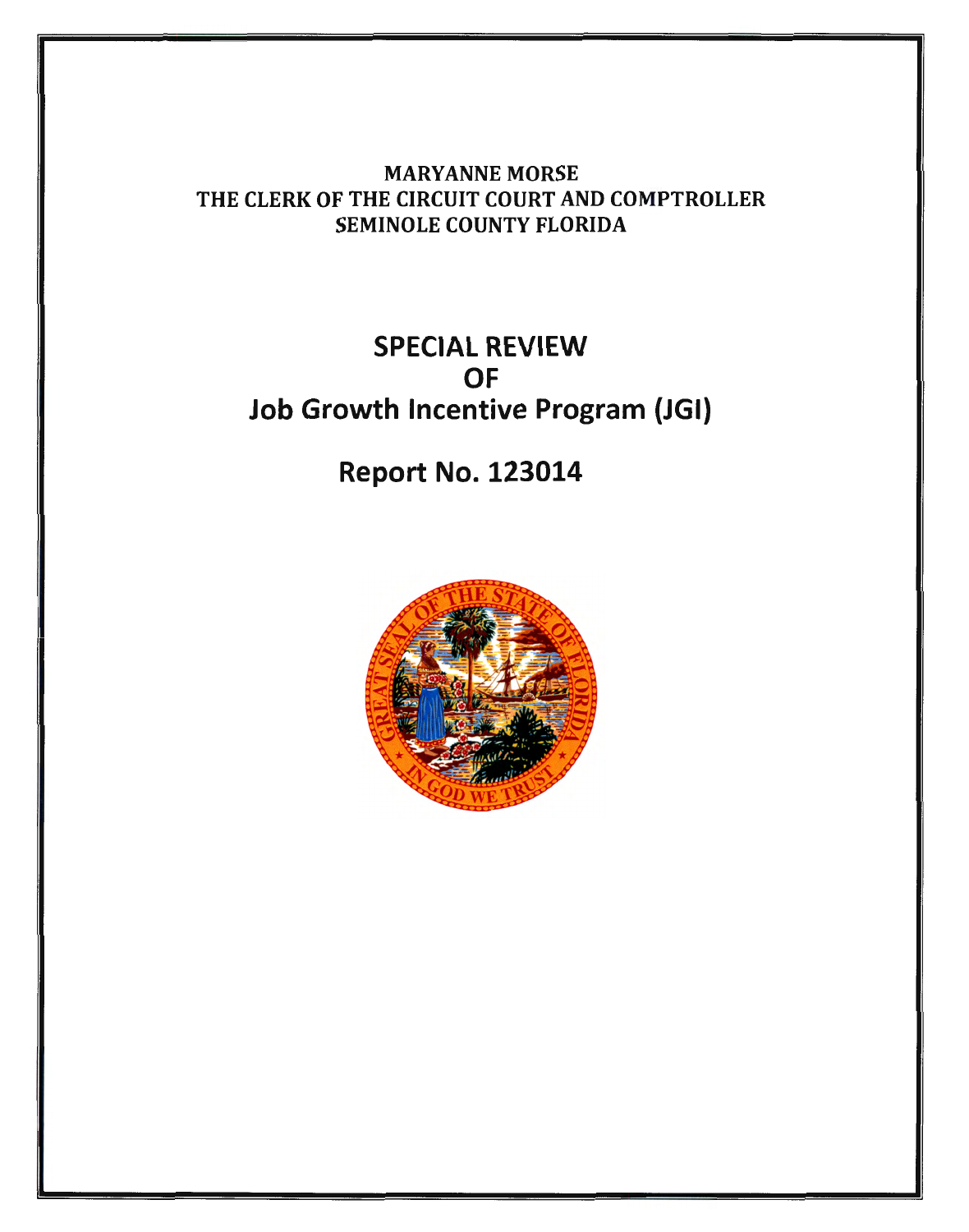### DISTRIBUTION LIST

### BOARD OF COUNTY COMMISSIONERS

- Ms. Brenda Carey
- Mr. Lee Constantine
- Mr. Bob Dallari
- Mr. Carlton Henley
- Mr. John Horan

### COUNTY MANAGER'S OFFICE

Ms. Nicole Guillet Mr. Bruce McMenemy

### ECONOMIC DEVELOPMENT DIVISION

Ms. Pamela Lynch

### BOARD OF COUNTY COMMISSION RECORDS

Ms. Jane Spencer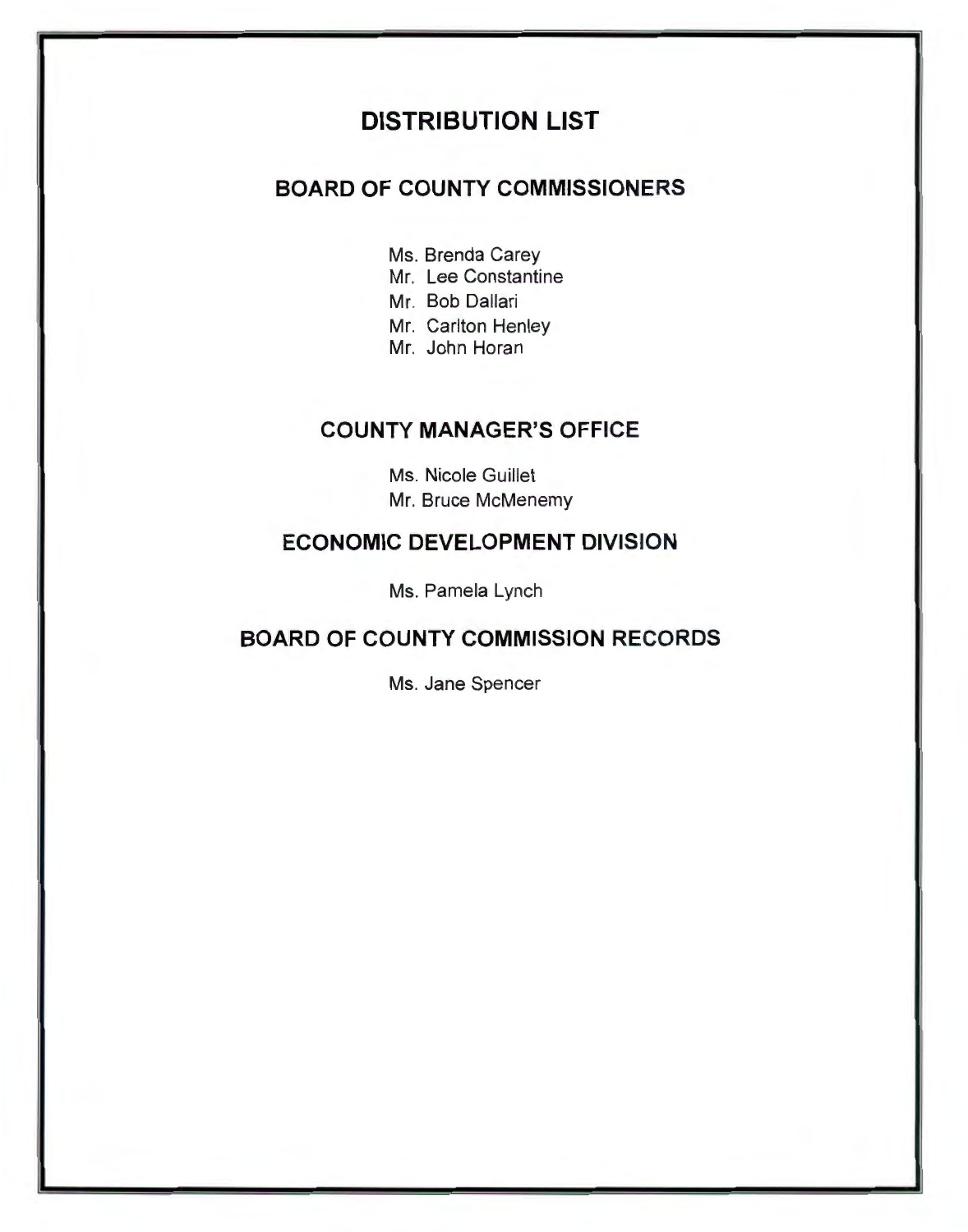

### **MARYANNE MORSE**  Clerk of the Circuit Court and Comptroller Seminole County, Florida

# **TABLE OF CONTENTS**

Page

|                                                       | .45 <sub>2</sub> |
|-------------------------------------------------------|------------------|
| <b>Background</b>                                     |                  |
| <b>Scope and Methodology</b>                          | 3                |
| <b>Overall Evaluation</b>                             | 3                |
|                                                       |                  |
| <b>FINDINGS AND RECOMMENDATIONS</b>                   |                  |
| 1. Reporting requirements are not being satisfied     | 5                |
| 2. County is not always notified of job announcements |                  |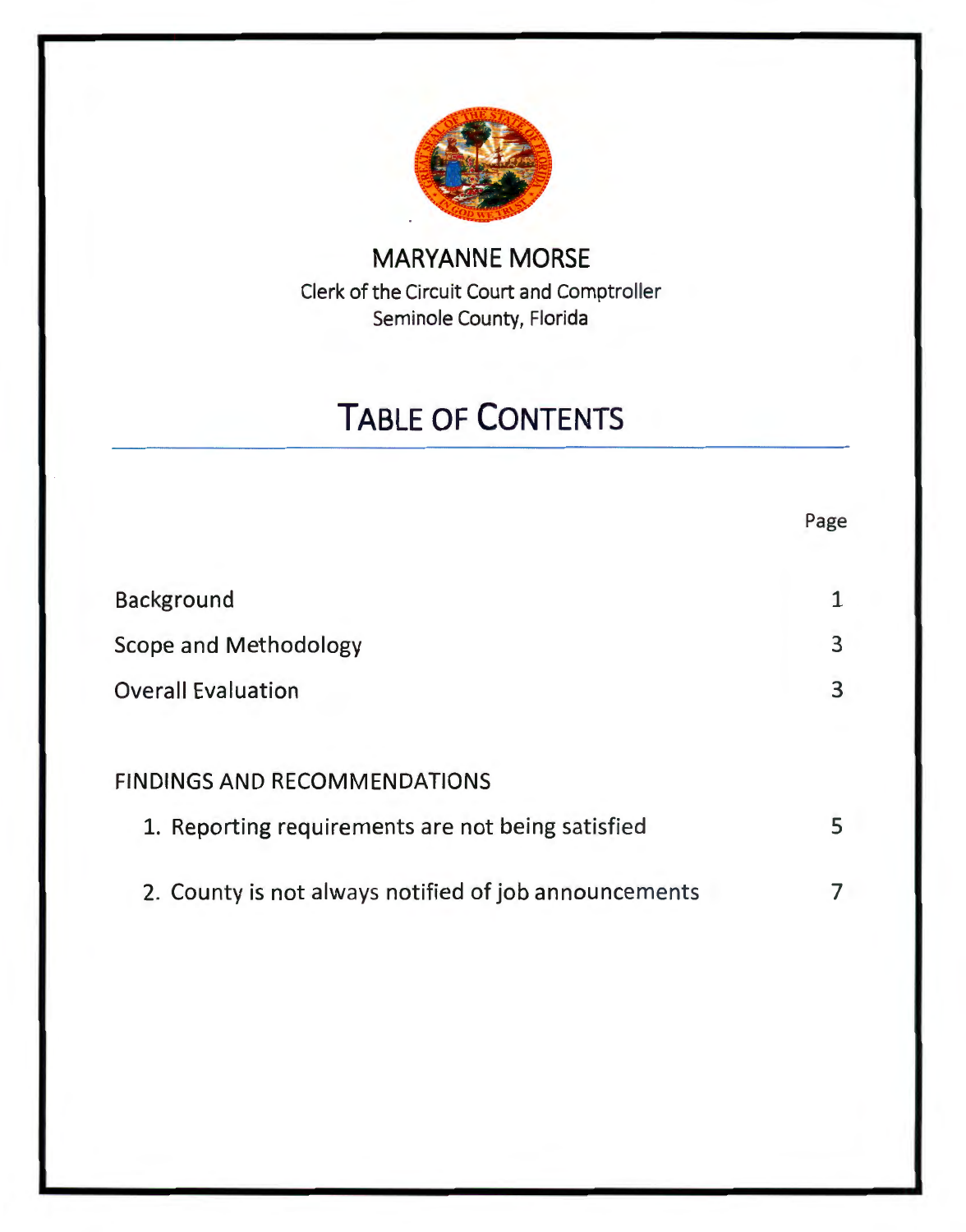# *Special Review of job Growth Incentive Program (]GI) BACKGROUND*

The Job Growth Incentive Program (JGI) was established by the Board of County Commissioners (BCC) on October 9<sup>th</sup>, 2001.

The goal of the program is to provide positive economic development opportunities to Seminole County. To do this, there is cash paid up-front to both small and large businesses who in return agree to move their business to Seminole County; they also agree to: (1) guarantee a certain number of new high paying jobs; and, (2) make a capital property investment.

If a firm is already located in Seminole County, it can also apply for money for a business expansion; this also is designed to create new jobs.

This report is specific to the companies receiving an award from January 2010 to February 2014. The following companies were subject to this review. The Tables below provide a status of the contract. Table 1 is an exhibit of the actual jobs created. Table 2 is an exhibit of the amount of capital investment that has been made per the contract.

| <b>Company</b>             | <b>Amount</b><br><b>Awarded</b> | <b>Jobs Required by</b><br><b>Contract</b> | <b>Actual Jobs</b><br><b>Created</b> |
|----------------------------|---------------------------------|--------------------------------------------|--------------------------------------|
|                            |                                 |                                            |                                      |
| <b>Fathers Table</b>       | \$60,000.00                     | 30                                         | 92                                   |
| <b>Roses SE Papers LLC</b> | \$100,000.00                    | 50                                         | 57                                   |
| Jamco                      | \$20,000.00                     | 6                                          |                                      |
| Paylocity                  | \$166,000.00                    | 48                                         | 79                                   |
| <b>Florida Markings</b>    | 50,000.00<br>S.                 | 3                                          | 3                                    |
| <b>Digital Risk LLC</b>    | \$300,000.00                    | 300                                        | 128                                  |
| <b>Total</b>               | \$696,000.00                    | 437                                        | 366                                  |

### **TABLE 1**

### Prepared by:

The Office of the Clerk of the Circuit Court and Comptroller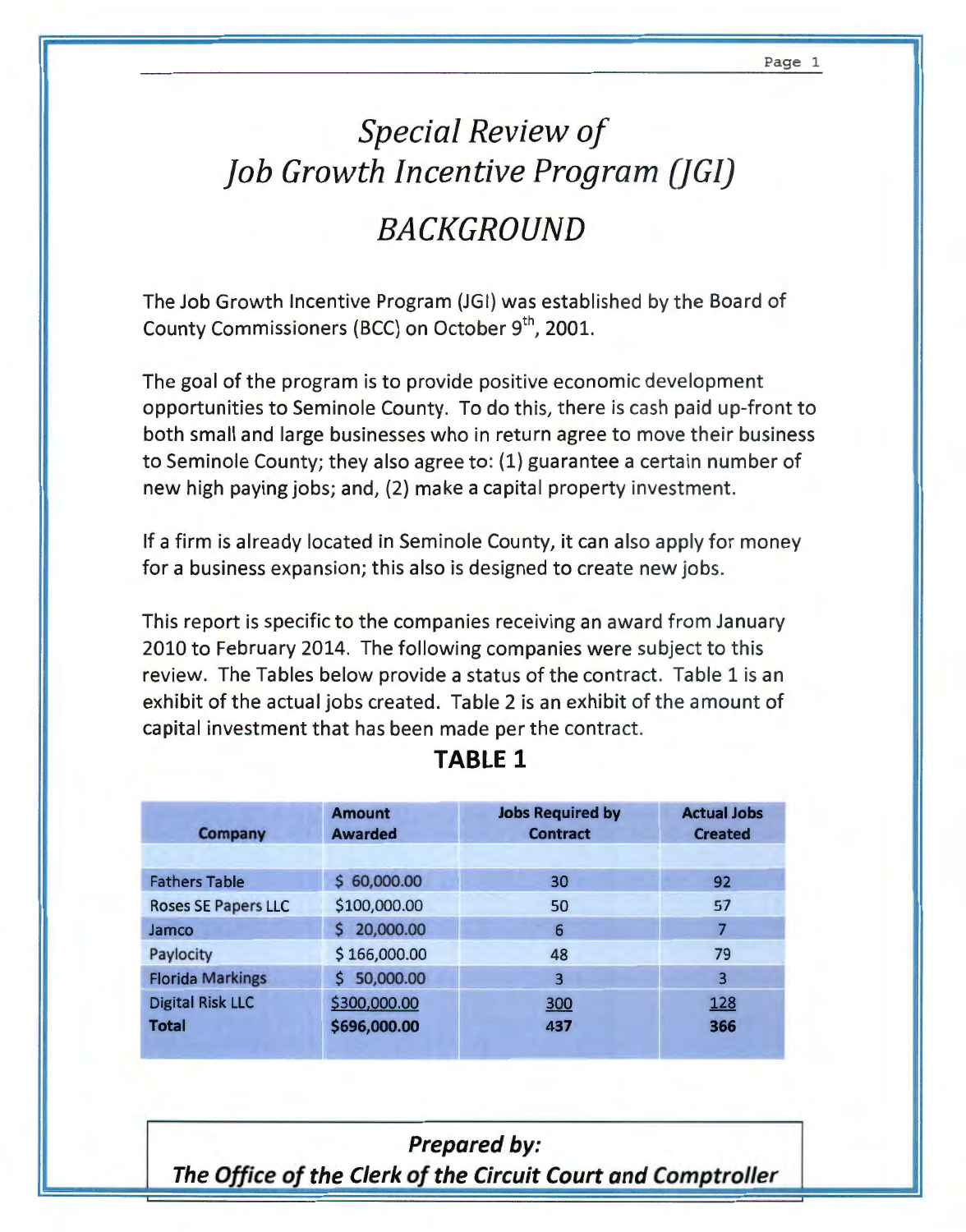The amount awarded is shared equally by the county and city under JGI funding agreement.

| Company                      | <b>Required Investment</b> | <b>Investment To Date 10/14</b> |  |
|------------------------------|----------------------------|---------------------------------|--|
|                              |                            |                                 |  |
| <b>Father's Table</b>        | \$2,500,000.00             | \$2,997,386.31                  |  |
| <b>Roses Southeast Paper</b> | \$7,200,000.00             | \$8,062,063.07                  |  |
| Jamco Inc                    | \$1,400,000.00             | \$1,428,185.99                  |  |
| <b>FL Markings</b>           | \$976,000.00               | \$1,019,042.00                  |  |
| Paylocity                    | \$1,571,400.00             | \$1,926,524.00                  |  |
| <b>Digital Risk LLC</b>      | \$1,300,000.00             | \$908,194.00                    |  |
| <b>Total</b>                 | \$14,947,400.00            | \$16,341,395.37                 |  |
|                              |                            |                                 |  |

### **TABLE 2**

The review that follows addresses compliance with the contract between Seminole County and the companies receiving monetary awards from the program.

## *Audit Objectives*

The objective is to determine if the administrative controls over the agreement are adequate and ensure compliance with county policy, contractual terms, and other governmental regulations.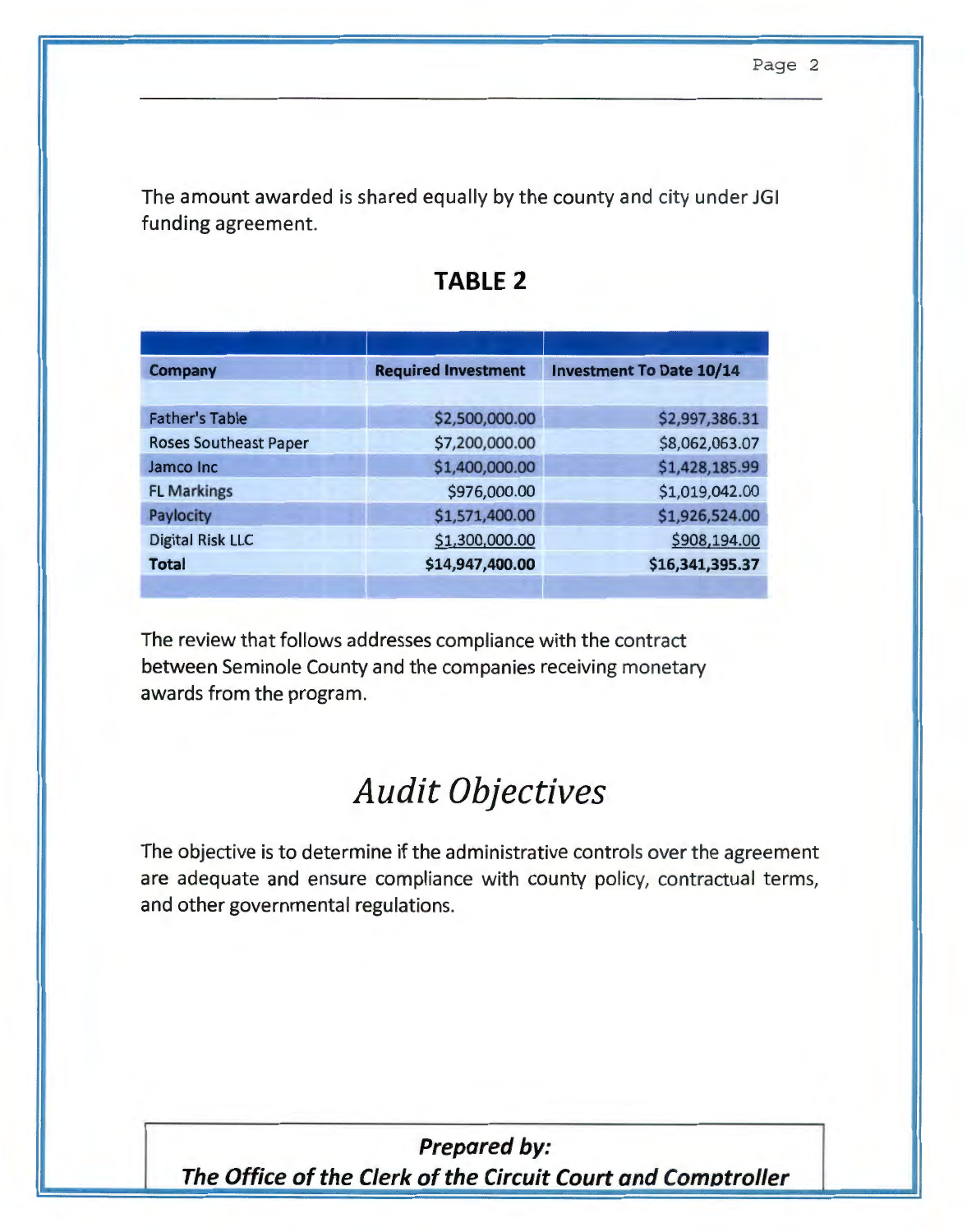# *Scope and Methodology*

The scope of this review included a review of the contract for compliance with the terms and conditions. All records relating to terms and conditions of the contract were subject to our review. Included in this special evaluation is a:

- Review of the county policy;
- Review of terms and agreements of the contract;
- Review of payments and supporting documentation;
- Examination of companies' payroll records;
- Interview of employees;
- Research online to see company's profile; and,
- Verify the capital investments reported.

## *Overall Evaluation*

The economic development goals are being achieved; and, 5 of 6 {83%) companies reviewed are in compliance with required number of jobs created and have met the annual salary requirements and capital investments.

These companies, however, are not in complete compliance with the terms and conditions of the contracts. The following requirements are not being submitted regularly: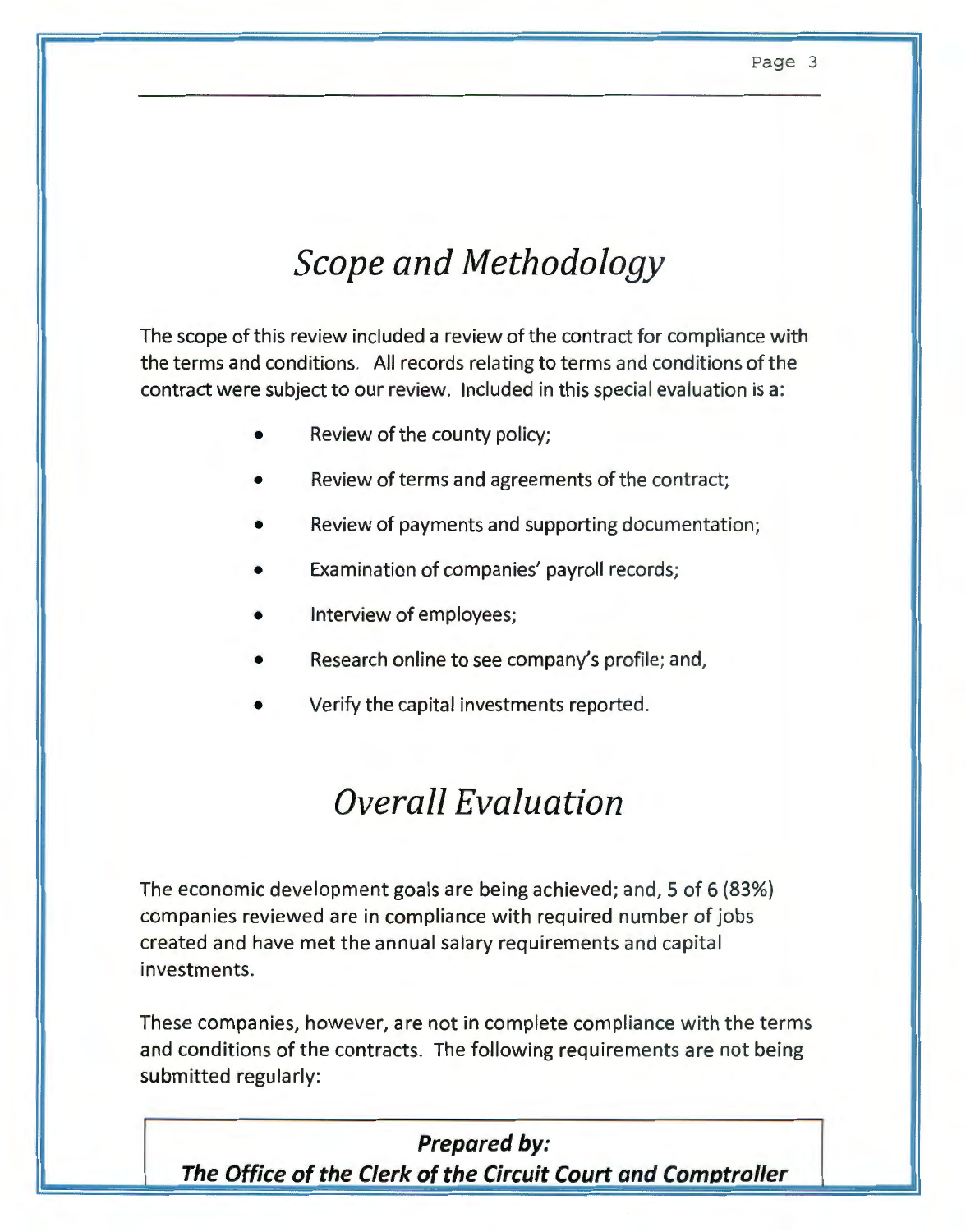- Annual Performance Report;
- Job Announcements Notice; and,
- Notice of Vacancies.

The companies did submit to us the Annual Performance Reports upon our request, but it was not part of their routine to submit the reports to the Economic Development Division.

Additionally, we asked the companies about their Job Announcements and Notice of Vacancies to the County. They all stated that they have not been providing these reports to the county; these are mandatory reporting requirements.

The following opportunities for improvements should be considered:

- *Establish written guidelines for review and monitoring compliance.*
- *Establish continuing communication and feedback.*
- *Ensure that job opportunity is given to the citizens of Seminole County.*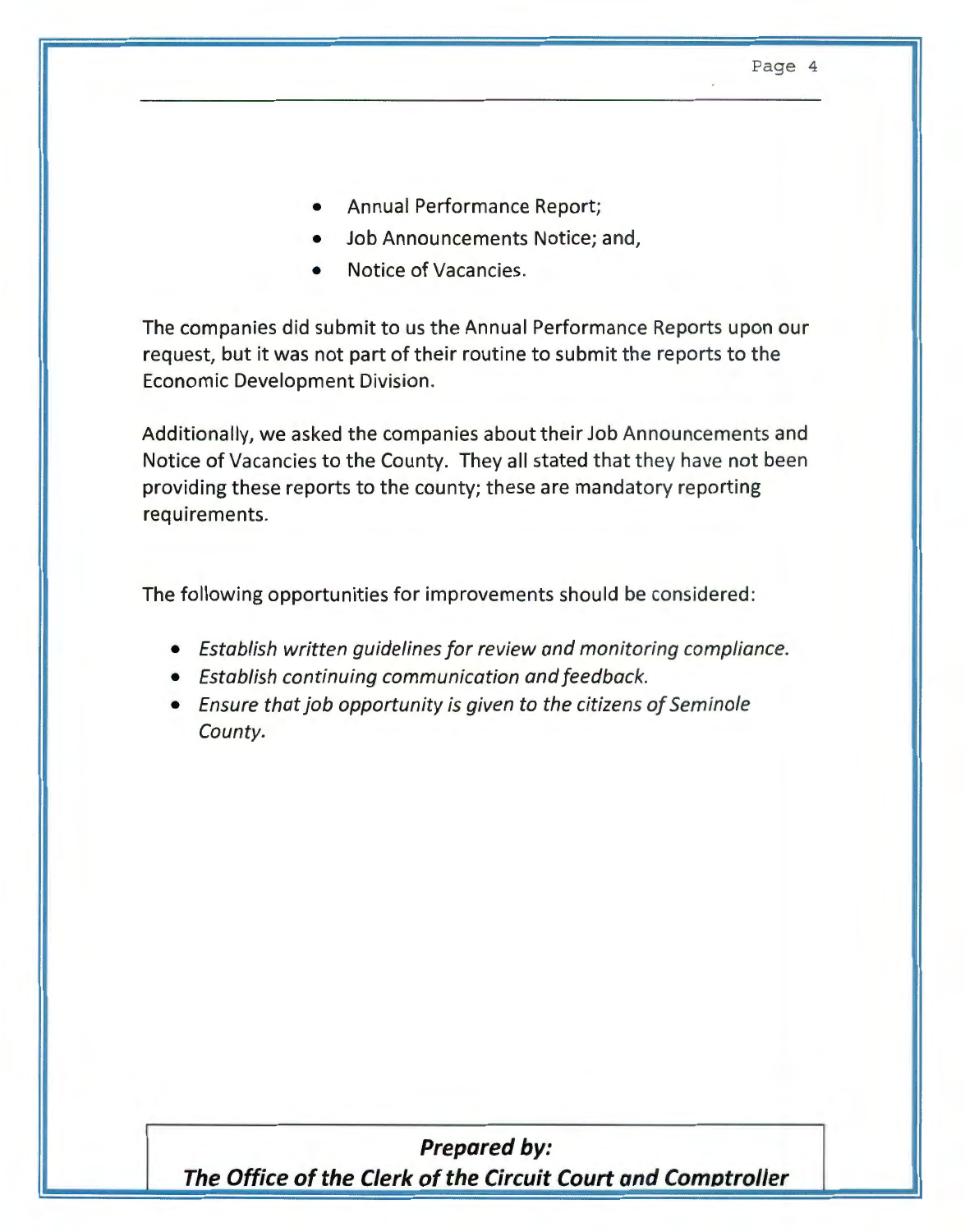## **Findings and Recommendations**

### **1. Reporting requirements are not being satisfied.**

The reporting requirements are not being satisfied by the JGI awardees. The contracts have standard contract language that requires each to submit an annual report of the jobs created; also, there is a requirement to report its capital investment it has made in Seminole County. The annual jobs report is usually required for a 5 year reporting period.

Per Contract Section 7 (Reports):

"(a) COMPANY shall provide COUNTY with reports at least every twelve (12) months starting on \_\_,and every twelve (12) months thereafter, or as frequently as specified by COUNTY, on forms provided by COUNTY, for the duration of this Agreement. These reports shall give information regarding the number of New Permanent Jobs that have been created by COMPANY, and of all activities affecting the implementation of this Agreement.

(b) Company shall provide to COUNTY a written annual verification, satisfactory to COUNTY in its sole discretion, of compliance by COMPANY with all agreed upon performance standard, as set forth herein, which verification must be certified by an officer of COMPANY and submitted to COUNTY. Annual verifications shall cover the entire twelve (12) month period subsequent to the effective date of this Agreement and subsequent twelve (12) month periods for a total of five (5) annual verifications. COMPANY, at is sole cost and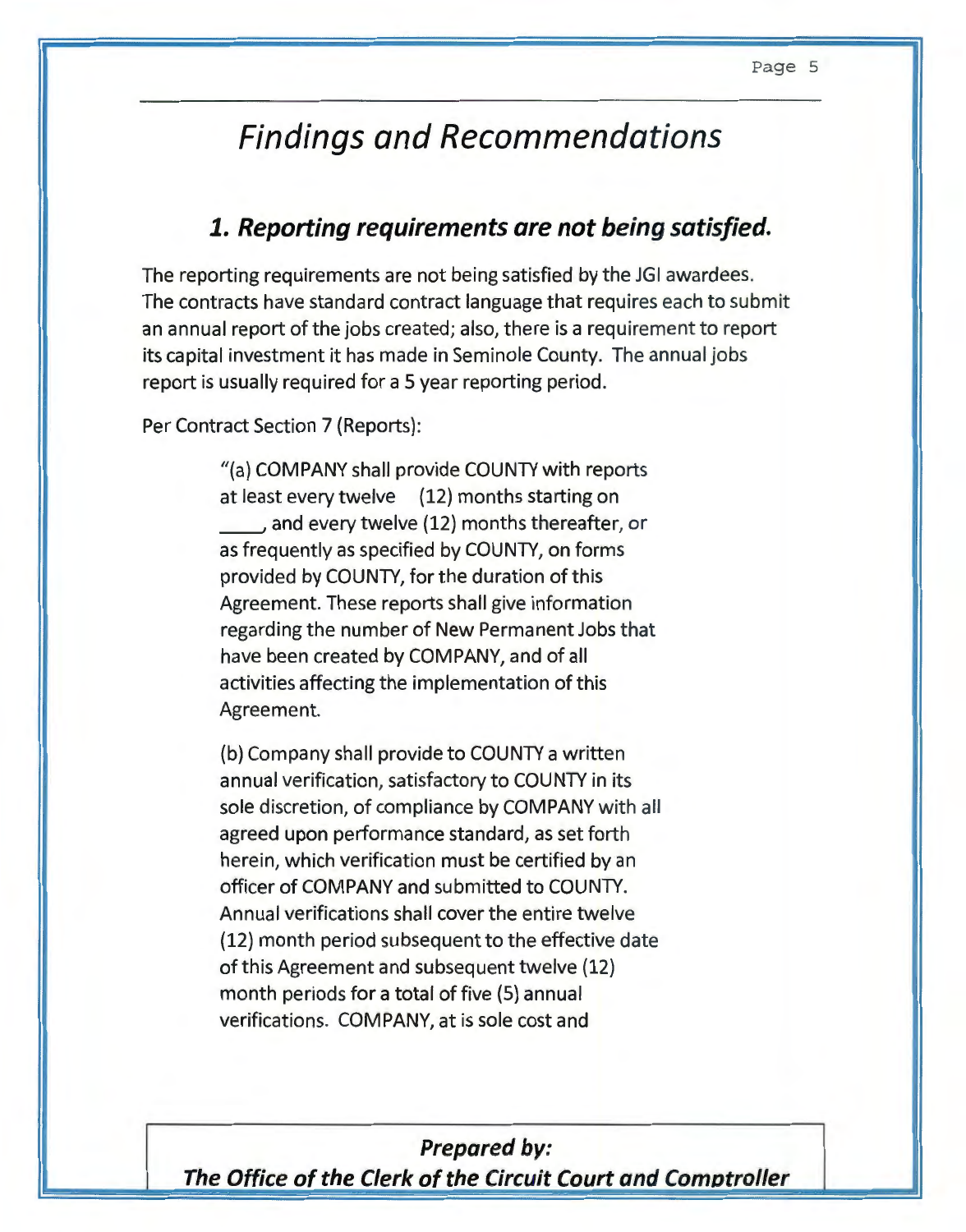expense, shall provide such verification to COUNTY."

All five firms have not been submitting their annual performance reports to the county for compliance with the requirement. Most were not familiar with the requirement.

Submitting and certifying annually the jobs created ensures compliance with the terms of the contract, and an accurate performance measurement.

#### **Recommendation**

- 1. Enforce the terms of the contract. Follow up regularly to ensure company officials are fully aware of the contract requirements.
- 2. Establish written policies and procedures for county staff to review and monitor compliance and reporting.

#### **Management Response**

Response to Recommendations associated with Finding #1

- Management concurs with Recommendation 1. We are in the process of establishing a monitoring system to ensure regular contact with company officials to make certain all parties are thoroughly cognizant of the contract requirements.
- Management concurs with Recommendation 2. Written policies and procedures for monitoring compliance and reporting will be established by March 16, 2105, to ensure that this requirement is met as well.

## **Prepared by:**